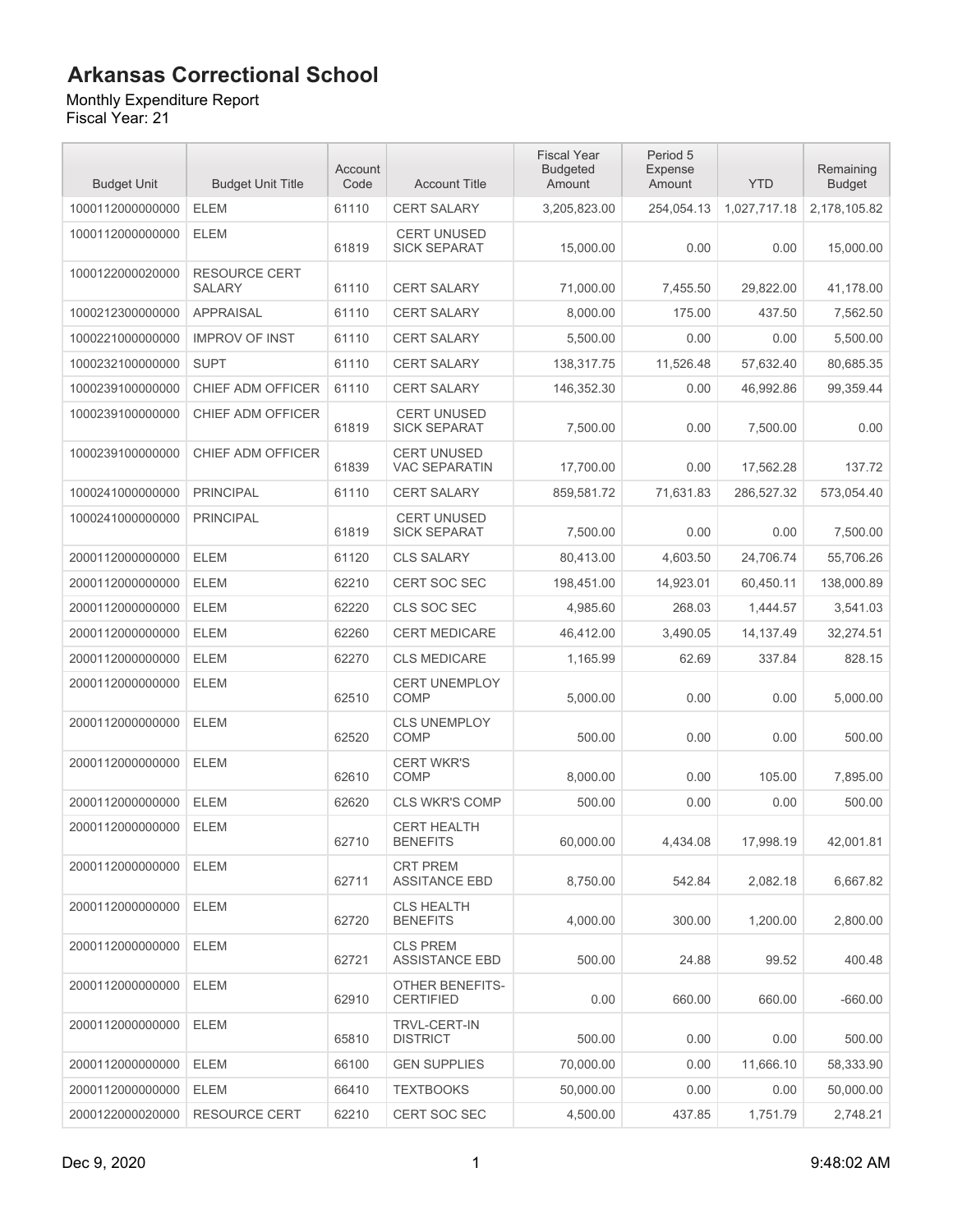### Monthly Expenditure Report

| <b>Budget Unit</b> | <b>Budget Unit Title</b>              | Account<br>Code | <b>Account Title</b>                    | <b>Fiscal Year</b><br><b>Budgeted</b><br>Amount | Period 5<br>Expense<br>Amount | <b>YTD</b> | Remaining<br><b>Budget</b> |
|--------------------|---------------------------------------|-----------------|-----------------------------------------|-------------------------------------------------|-------------------------------|------------|----------------------------|
|                    | <b>SALARY</b>                         |                 |                                         |                                                 |                               |            |                            |
| 2000122000020000   | <b>RESOURCE CERT</b><br><b>SALARY</b> | 62260           | <b>CERT MEDICARE</b>                    | 1,035.00                                        | 102.41                        | 409.72     | 625.28                     |
| 2000122000020000   | <b>RESOURCE CERT</b><br><b>SALARY</b> | 62510           | <b>CERT UNEMPLOY</b><br><b>COMP</b>     | 400.00                                          | 0.00                          | 0.00       | 400.00                     |
| 2000122000020000   | <b>RESOURCE CERT</b><br>SALARY        | 62610           | <b>CERT WKR'S</b><br><b>COMP</b>        | 300.00                                          | 0.00                          | 0.00       | 300.00                     |
| 2000122000020000   | <b>RESOURCE CERT</b><br><b>SALARY</b> | 62710           | <b>CERT HEALTH</b><br><b>BENEFITS</b>   | 2,000.00                                        | 150.00                        | 600.00     | 1,400.00                   |
| 2000122000020000   | <b>RESOURCE CERT</b><br><b>SALARY</b> | 62711           | <b>CRT PREM</b><br><b>ASSITANCE EBD</b> | 500.00                                          | 8.61                          | 34.44      | 465.56                     |
| 2000122000020000   | <b>RESOURCE CERT</b><br><b>SALARY</b> | 63230           | PROF-ED-<br>CONSULTING                  | 4,000.00                                        | 0.00                          | 0.00       | 4,000.00                   |
| 2000122000020000   | <b>RESOURCE CERT</b><br><b>SALARY</b> | 65810           | <b>TRVL-CERT-IN</b><br><b>DISTRICT</b>  | 300.00                                          | 0.00                          | 0.00       | 300.00                     |
| 2000122000020000   | <b>RESOURCE CERT</b><br><b>SALARY</b> | 66100           | <b>GEN SUPPLIES</b>                     | 1,000.00                                        | 0.00                          | 0.00       | 1,000.00                   |
| 2000122000020000   | <b>RESOURCE CERT</b><br><b>SALARY</b> | 66510           | <b>SOFTWARE</b><br><b>SUPPLIES</b>      | 1,000.00                                        | 0.00                          | 0.00       | 1,000.00                   |
| 2000212300000000   | <b>APPRAISAL</b>                      | 61120           | <b>CLS SALARY</b>                       | 8,000.00                                        | 256.25                        | 1,293.75   | 6,706.25                   |
| 2000212300000000   | <b>APPRAISAL</b>                      | 62210           | <b>CERT SOC SEC</b>                     | 500.00                                          | 10.85                         | 27.13      | 472.87                     |
| 2000212300000000   | <b>APPRAISAL</b>                      | 62220           | CLS SOC SEC                             | 500.00                                          | 15.89                         | 80.22      | 419.78                     |
| 2000212300000000   | <b>APPRAISAL</b>                      | 62260           | <b>CERT MEDICARE</b>                    | 100.00                                          | 2.54                          | 6.35       | 93.65                      |
| 2000212300000000   | <b>APPRAISAL</b>                      | 62270           | <b>CLS MEDICARE</b>                     | 200.00                                          | 3.72                          | 18.76      | 181.24                     |
| 2000212300000000   | <b>APPRAISAL</b>                      | 62510           | <b>CERT UNEMPLOY</b><br><b>COMP</b>     | 120.00                                          | 0.00                          | 0.00       | 120.00                     |
| 2000212300000000   | <b>APPRAISAL</b>                      | 62520           | <b>CLS UNEMPLOY</b><br>COMP             | 200.00                                          | 0.00                          | 0.00       | 200.00                     |
| 2000212300000000   | <b>APPRAISAL</b>                      | 62610           | <b>CERT WKR'S</b><br><b>COMP</b>        | 100.00                                          | 0.00                          | 0.27       | 99.73                      |
| 2000212300000000   | <b>APPRAISAL</b>                      | 62620           | <b>CLS WKR'S COMP</b>                   | 200.00                                          | 0.00                          | 0.00       | 200.00                     |
| 2000212300000000   | APPRAISAL                             | 63210           | <b>INSTRUCT SVS</b><br>PROF & TECH      | 175,000.00                                      | 1,954.00                      | 7.114.00   | 167.886.00                 |
| 2000212300000000   | <b>APPRAISAL</b>                      | 66100           | <b>GEN SUPPLIES</b>                     | 90,000.00                                       | 0.00                          | 0.00       | 90,000.00                  |
| 2000221000000000   | <b>IMPR OF</b><br><b>INSTRUCTION</b>  | 62210           | <b>CERT SOC SEC</b>                     | 400.00                                          | 0.00                          | 0.00       | 400.00                     |
| 2000221000000000   | <b>IMPR OF</b><br><b>INSTRUCTION</b>  | 62260           | <b>CERT MEDICARE</b>                    | 200.00                                          | 0.00                          | 0.00       | 200.00                     |
| 2000221300000000   | <b>INSTR STAFF TRNG</b>               | 63310           | <b>INSTR STAFF</b><br><b>TRNG CERT</b>  | 40,000.00                                       | 5,194.18                      | 10,222.43  | 29,777.57                  |
| 2000221300000000   | <b>INSTR STAFF TRNG</b>               | 63320           | <b>CLASSIFIED</b>                       | 3,000.00                                        | 0.00                          | 0.00       | 3,000.00                   |
| 2000221300000000   | <b>INSTR STAFF TRNG</b>               | 65810           | <b>TRVL-CERT-IN</b><br><b>DISTRICT</b>  | 3,000.00                                        | 0.00                          | 1,192.80   | 1,807.20                   |
| 2000221300000000   | <b>INSTR STAFF TRNG</b>               | 65850           | TRVL CERT OUT<br><b>STATE</b>           | 6,000.00                                        | 0.00                          | 0.00       | 6,000.00                   |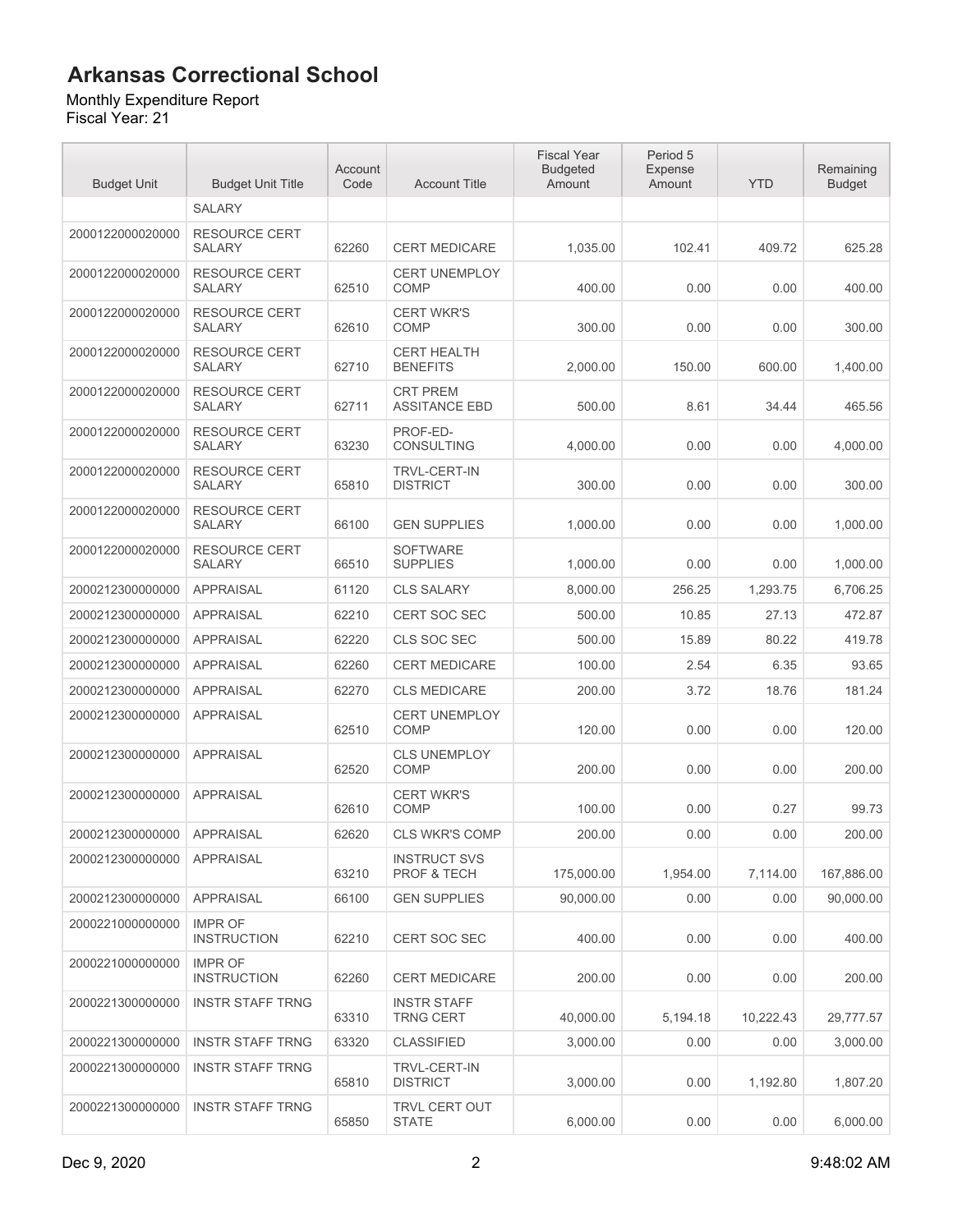### Monthly Expenditure Report

| <b>Budget Unit</b> | <b>Budget Unit Title</b> | Account<br>Code | <b>Account Title</b>                       | <b>Fiscal Year</b><br><b>Budgeted</b><br>Amount | Period 5<br><b>Expense</b><br>Amount | <b>YTD</b> | Remaining<br><b>Budget</b> |
|--------------------|--------------------------|-----------------|--------------------------------------------|-------------------------------------------------|--------------------------------------|------------|----------------------------|
| 2000221300000000   | <b>INSTR STAFF TRNG</b>  | 65880           | <b>MEALS</b>                               | 7,000.00                                        | 0.00                                 | 0.00       | 7,000.00                   |
| 2000221300000000   | <b>INSTR STAFF TRNG</b>  | 65890           | <b>LODGING</b>                             | 18,000.00                                       | 0.00                                 | 0.00       | 18,000.00                  |
| 2000223000000000   | <b>INSTR TECHN</b>       | 63550           | <b>SOFTWARE</b><br><b>LICENSE</b>          | 1,000.00                                        | 0.00                                 | 715.00     | 285.00                     |
| 2000223000000000   | <b>INSTR TECHN</b>       | 63900           | <b>OTHER PURC</b><br>PROF/TECH SVS         | 40,000.00                                       | 0.00                                 | 0.00       | 40,000.00                  |
| 2000223000000000   | <b>INSTR TECHN</b>       | 64320           | <b>TECH REPAIRS &amp;</b><br><b>MAIN</b>   | 1,000.00                                        | 0.00                                 | 75.94      | 924.06                     |
| 2000223000000000   | <b>INSTR TECHN</b>       | 66500           | <b>TECHN SUPPLIES</b>                      | 10,000.00                                       | 54.99                                | 54.99      | 9,945.01                   |
| 2000223000000000   | <b>INSTR TECHN</b>       | 66510           | <b>SOFTWARE</b><br><b>SUPPLIES</b>         | 150,000.00                                      | 0.00                                 | 0.00       | 150,000.00                 |
| 2000223000000000   | <b>INSTR TECHN</b>       | 66520           | <b>OTHER</b>                               | 0.00                                            | 339.14                               | 339.14     | $-339.14$                  |
| 2000223000000000   | <b>INSTR TECHN</b>       | 66527           | <b>LOW VALUE</b><br><b>EQUIPMENT</b>       | 30,000.00                                       | 0.00                                 | 4,179.99   | 25,820.01                  |
| 2000223000000000   | <b>INSTR TECHN</b>       | 67390           | <b>OTHER</b><br><b>EQUIPMENT</b>           | 30,000.00                                       | 0.00                                 | 0.00       | 30,000.00                  |
| 2000231700000000   | <b>AUDITING SERVICES</b> | 63431           | <b>FINANCIAL</b><br><b>AUDITS</b>          | 0.00                                            | 2.600.00                             | 2,600.00   | $-2,600.00$                |
| 2000232100000000   | <b>SUPT</b>              | 61120           | <b>CLS SALARY</b>                          | 45,000.00                                       | 0.00                                 | 0.00       | 45,000.00                  |
| 2000232100000000   | <b>SUPT</b>              | 62210           | <b>CERT SOC SEC</b>                        | 8,537.40                                        | 701.59                               | 3,507.94   | 5,029.46                   |
| 2000232100000000   | <b>SUPT</b>              | 62220           | CLS SOC SEC                                | 2,800.00                                        | 0.00                                 | 0.00       | 2,800.00                   |
| 2000232100000000   | <b>SUPT</b>              | 62260           | <b>CERT MEDICARE</b>                       | 2,005.61                                        | 164.08                               | 820.40     | 1,185.21                   |
| 2000232100000000   | <b>SUPT</b>              | 62270           | <b>CLS MEDICARE</b>                        | 700.00                                          | 0.00                                 | 0.00       | 700.00                     |
| 2000232100000000   | <b>SUPT</b>              | 62510           | <b>CERT UNEMPLOY</b><br><b>COMP</b>        | 200.00                                          | 0.00                                 | 0.00       | 200.00                     |
| 2000232100000000   | <b>SUPT</b>              | 62520           | <b>CLS UNEMPLOY</b><br><b>COMP</b>         | 200.00                                          | 0.00                                 | 0.00       | 200.00                     |
| 2000232100000000   | <b>SUPT</b>              | 62610           | <b>CERT WKR'S</b><br><b>COMP</b>           | 300.00                                          | 0.00                                 | 0.00       | 300.00                     |
| 2000232100000000   | <b>SUPT</b>              | 62620           | <b>CLS WKR'S COMP</b>                      | 200.00                                          | 0.00                                 | 0.00       | 200.00                     |
| 2000232100000000   | <b>SUPT</b>              | 62710           | <b>CERT HEALTH</b><br><b>BENEFITS</b>      | 1,200.00                                        | 100.00                               | 500.00     | 700.00                     |
| 2000232100000000   | <b>SUPT</b>              | 62711           | <b>CRT PREM</b><br><b>ASSITANCE EBD</b>    | 300.00                                          | 6.38                                 | 31.90      | 268.10                     |
| 2000232100000000   | <b>SUPT</b>              | 62720           | <b>CLS HEALTH</b><br><b>BENEFITS</b>       | 1,200.00                                        | 0.00                                 | 0.00       | 1,200.00                   |
| 2000232100000000   | <b>SUPT</b>              | 62721           | <b>CLS PREM</b><br><b>ASSISTANCE EBD</b>   | 300.00                                          | 0.00                                 | 0.00       | 300.00                     |
| 2000232100000000   | <b>SUPT</b>              | 62910           | <b>OTHER BENEFITS-</b><br><b>CERTIFIED</b> | 0.00                                            | 30.00                                | 30.00      | $-30.00$                   |
| 2000232100000000   | <b>SUPT</b>              | 63441           | LEGAL-LIT                                  | 3,000.00                                        | 0.00                                 | 0.00       | 3,000.00                   |
| 2000232100000000   | <b>SUPT</b>              | 63445           | LEGAL-RES&OPIN                             | 5,000.00                                        | 0.00                                 | 427.50     | 4,572.50                   |
| 2000232100000000   | <b>SUPT</b>              | 63900           | OTHER PURC<br>PROF/TECH SVS                | 30,000.00                                       | 0.00                                 | 0.00       | 30,000.00                  |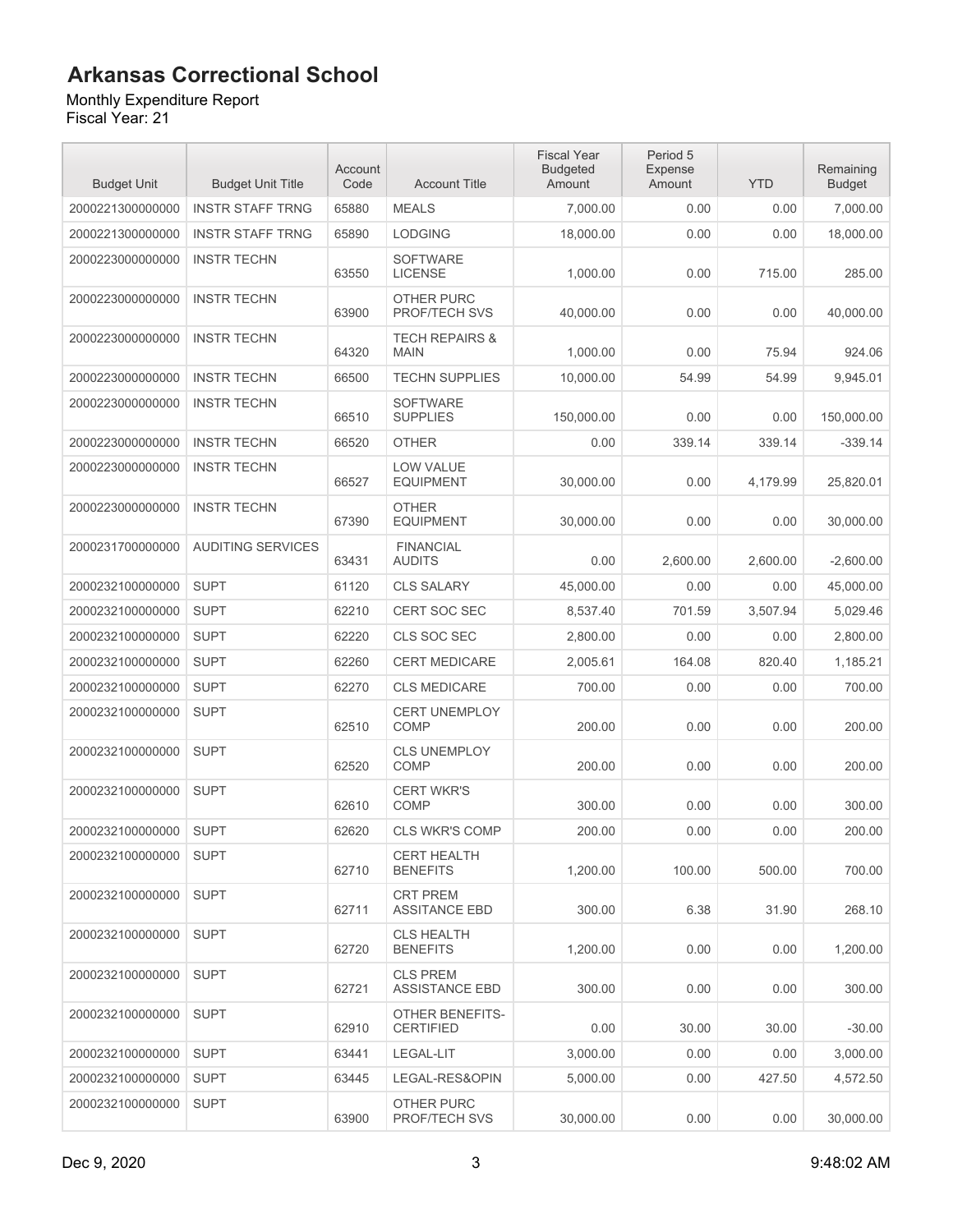Monthly Expenditure Report Fiscal Year: 21

| <b>Budget Unit</b> | <b>Budget Unit Title</b> | Account<br>Code | <b>Account Title</b>                         | <b>Fiscal Year</b><br><b>Budgeted</b><br>Amount | Period 5<br>Expense<br>Amount | <b>YTD</b> | Remaining<br><b>Budget</b> |
|--------------------|--------------------------|-----------------|----------------------------------------------|-------------------------------------------------|-------------------------------|------------|----------------------------|
| 2000232100000000   | <b>SUPT</b>              | 63901           | <b>RESEARCH</b>                              | 0.00                                            | 0.00                          | 84,045.00  | $-84,045.00$               |
| 2000232100000000   | <b>SUPT</b>              | 64310           | NON-TECH<br><b>REPAIR &amp; MAINT</b>        | 0.00                                            | 0.00                          | 154.00     | $-154.00$                  |
| 2000232100000000   | <b>SUPT</b>              | 64420           | <b>RENTAL EQUIP &amp;</b><br><b>VEHICLES</b> | 4,000.00                                        | 169.40                        | 1,164.90   | 2,835.10                   |
| 2000232100000000   | <b>SUPT</b>              | 65210           | <b>PROPERTY</b><br><b>INSURANCE</b>          | 5,000.00                                        | 0.00                          | 4,133.17   | 866.83                     |
| 2000232100000000   | <b>SUPT</b>              | 65240           | <b>FLEET</b><br><b>INSURANCE</b>             | 15,000.00                                       | 0.00                          | 11,112.00  | 3,888.00                   |
| 2000232100000000   | <b>SUPT</b>              | 65290           | <b>OTHER</b><br><b>INSURANCE</b>             | 500.00                                          | 0.00                          | 0.00       | 500.00                     |
| 2000232100000000   | <b>SUPT</b>              | 65310           | <b>TELEPHONE</b>                             | 15,000.00                                       | 515.02                        | 2,700.73   | 12,299.27                  |
| 2000232100000000   | <b>SUPT</b>              | 65311           | <b>EMAIL PYMNT</b>                           | 15,000.00                                       | 0.00                          | 4,363.95   | 10,636.05                  |
| 2000232100000000   | <b>SUPT</b>              | 65320           | <b>POSTAGE</b>                               | 1,500.00                                        | 0.00                          | 165.00     | 1,335.00                   |
| 2000232100000000   | <b>SUPT</b>              | 65400           | <b>ADVERTISING</b>                           | 1,500.00                                        | 0.00                          | 0.00       | 1,500.00                   |
| 2000232100000000   | <b>SUPT</b>              | 65500           | <b>PRINTING &amp;</b><br><b>BINDING</b>      | 2,000.00                                        | 0.00                          | 0.00       | 2,000.00                   |
| 2000232100000000   | <b>SUPT</b>              | 65810           | <b>TRVL-CERT-IN</b><br><b>DISTRICT</b>       | 1,000.00                                        | 0.00                          | 0.00       | 1,000.00                   |
| 2000232100000000   | <b>SUPT</b>              | 65880           | <b>MEALS</b>                                 | 500.00                                          | 0.00                          | 0.00       | 500.00                     |
| 2000232100000000   | <b>SUPT</b>              | 65890           | <b>LODGING</b>                               | 600.00                                          | 0.00                          | 0.00       | 600.00                     |
| 2000232100000000   | <b>SUPT</b>              | 66100           | <b>GEN SUPPLIES</b>                          | 8,000.00                                        | 849.91                        | 5,219.54   | 2,780.46                   |
| 2000232100000000   | <b>SUPT</b>              | 66220           | <b>ELECTRICITY</b>                           | 15,000.00                                       | 0.00                          | 3,734.73   | 11,265.27                  |
| 2000232100000000   | <b>SUPT</b>              | 66430           | <b>PERIODICALS</b>                           | 500.00                                          | 0.00                          | 0.00       | 500.00                     |
| 2000232100000000   | <b>SUPT</b>              | 67390           | <b>OTHER</b><br><b>EQUIPMENT</b>             | 5.000.00                                        | 0.00                          | 0.00       | 5,000.00                   |
| 2000232100000000   | <b>SUPT</b>              | 68100           | <b>DUES AND FEES</b>                         | 1,500.00                                        | 0.00                          | 0.00       | 1,500.00                   |
| 2000232100000000   | <b>SUPT</b>              | 68117           | <b>ASBA DUES/FEES</b>                        | 0.00                                            | 0.00                          | 400.00     | $-400.00$                  |
| 2000239100000000   | CHIEF ADM OFFI           | 62210           | <b>CERT SOC SEC</b>                          | 8,537.17                                        | 0.00                          | 4,107.52   | 4,429.65                   |
| 2000239100000000   | CHIEF ADM OFFI           | 62260           | <b>CERT MEDICARE</b>                         | 2,122.11                                        | 0.00                          | 1,044.34   | 1,077.77                   |
| 2000239100000000   | CHIEF ADM OFFI           | 62510           | <b>CERT UNEMPLOY</b><br><b>COMP</b>          | 200.00                                          | 0.00                          | 0.00       | 200.00                     |
| 2000239100000000   | CHIEF ADM OFFI           | 62610           | <b>CERT WKR'S</b><br>COMP                    | 300.00                                          | 0.00                          | 0.00       | 300.00                     |
| 2000239100000000   | CHIEF ADM OFFI           | 65810           | <b>TRVL-CERT-IN</b><br><b>DISTRICT</b>       | 1,000.00                                        | 0.00                          | 0.00       | 1,000.00                   |
| 2000239100000000   | CHIEF ADM OFFI           | 65880           | <b>MEALS</b>                                 | 500.00                                          | 0.00                          | 0.00       | 500.00                     |
| 2000239100000000   | CHIEF ADM OFFI           | 65890           | <b>LODGING</b>                               | 800.00                                          | 0.00                          | 0.00       | 800.00                     |
| 2000239100000000   | CHIEF ADM OFFI           | 66100           | <b>GEN SUPPLIES</b>                          | 3,000.00                                        | 0.00                          | 0.00       | 3,000.00                   |
| 2000239100000000   | CHIEF ADM OFFI           | 67320           | <b>VEHICLES</b>                              | 25,000.00                                       | 0.00                          | 0.00       | 25,000.00                  |
| 2000239100000000   | CHIEF ADM OFFI           | 68100           | <b>DUES AND FEES</b>                         | 500.00                                          | 0.00                          | 0.00       | 500.00                     |
| 2000241000000000   | <b>PRINCIPAL</b>         | 61120           | <b>CLS SALARY</b>                            | 52,146.00                                       | 4,345.50                      | 21,727.50  | 30,418.50                  |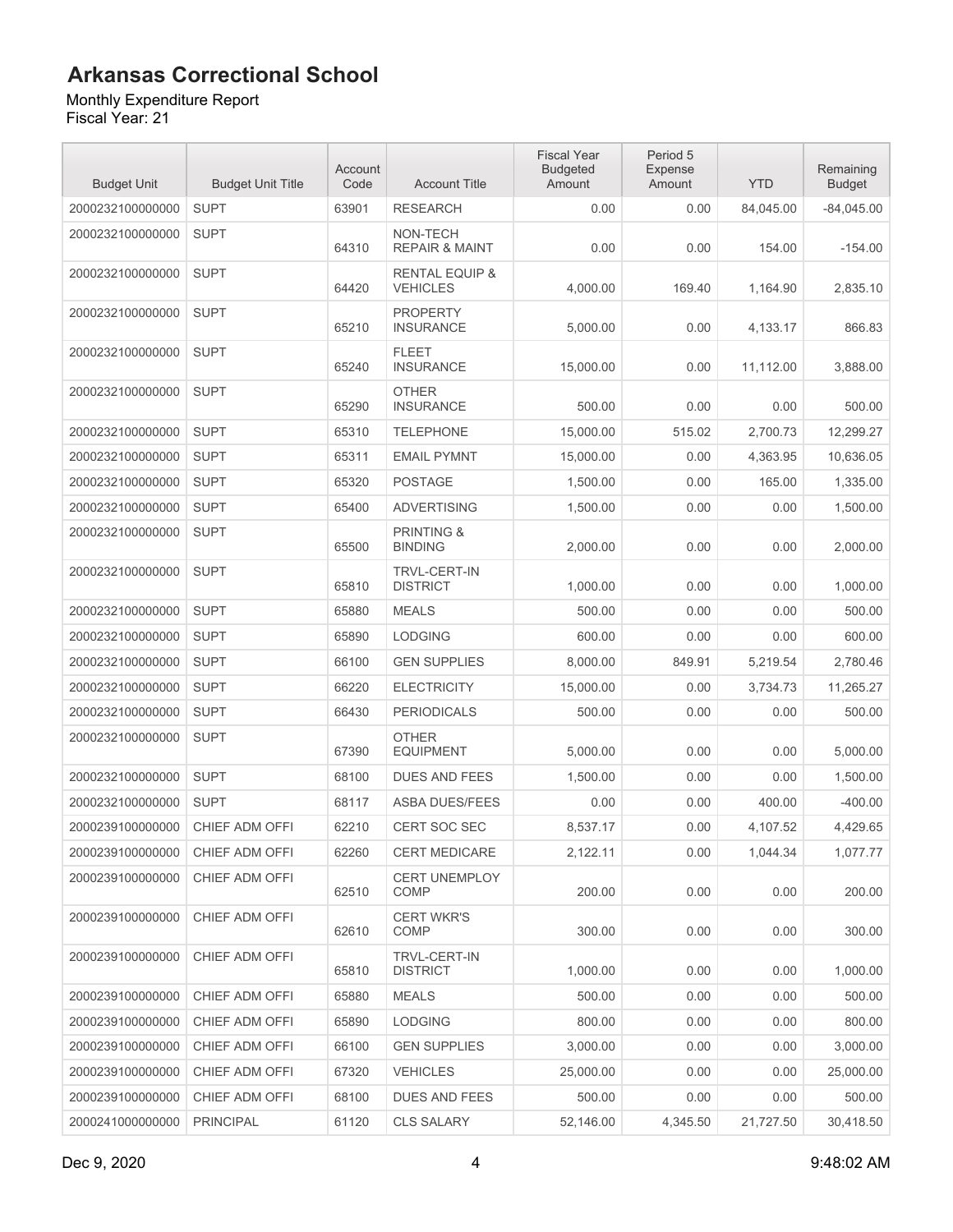#### Monthly Expenditure Report

| <b>Budget Unit</b> | <b>Budget Unit Title</b> | Account<br>Code | <b>Account Title</b>                         | <b>Fiscal Year</b><br><b>Budgeted</b><br>Amount | Period 5<br><b>Expense</b><br>Amount | <b>YTD</b> | Remaining<br><b>Budget</b> |
|--------------------|--------------------------|-----------------|----------------------------------------------|-------------------------------------------------|--------------------------------------|------------|----------------------------|
| 2000241000000000   | <b>PRINCIPAL</b>         | 62210           | <b>CERT SOC SEC</b>                          | 53,294.08                                       | 4,143.87                             | 16,578.14  | 36,715.94                  |
| 2000241000000000   | <b>PRINCIPAL</b>         | 62220           | CLS SOC SEC                                  | 3,233.05                                        | 241.91                               | 1,212.13   | 2,020.92                   |
| 2000241000000000   | <b>PRINCIPAL</b>         | 62260           | <b>CERT MEDICARE</b>                         | 12,463.94                                       | 969.12                               | 3,877.13   | 8,586.81                   |
| 2000241000000000   | <b>PRINCIPAL</b>         | 62270           | <b>CLS MEDICARE</b>                          | 755.12                                          | 56.58                                | 283.48     | 471.64                     |
| 2000241000000000   | <b>PRINCIPAL</b>         | 62510           | <b>CERT UNEMPLOY</b><br><b>COMP</b>          | 1,000.00                                        | 0.00                                 | 0.00       | 1,000.00                   |
| 2000241000000000   | <b>PRINCIPAL</b>         | 62520           | <b>CLS UNEMPLOY</b><br><b>COMP</b>           | 200.00                                          | 0.00                                 | 0.00       | 200.00                     |
| 2000241000000000   | <b>PRINCIPAL</b>         | 62610           | <b>CERT WKR'S</b><br><b>COMP</b>             | 2,000.00                                        | 0.00                                 | 0.00       | 2,000.00                   |
| 2000241000000000   | <b>PRINCIPAL</b>         | 62620           | <b>CLS WKR'S COMP</b>                        | 300.00                                          | 0.00                                 | 0.00       | 300.00                     |
| 2000241000000000   | <b>PRINCIPAL</b>         | 62710           | <b>CERT HEALTH</b><br><b>BENEFITS</b>        | 15,000.00                                       | 946.02                               | 3,784.08   | 11,215.92                  |
| 2000241000000000   | <b>PRINCIPAL</b>         | 62711           | <b>CRT PREM</b><br><b>ASSITANCE EBD</b>      | 3,000.00                                        | 191.89                               | 767.56     | 2,232.44                   |
| 2000241000000000   | <b>PRINCIPAL</b>         | 62720           | <b>CLS HEALTH</b><br><b>BENEFITS</b>         | 1,200.00                                        | 0.00                                 | 0.00       | 1,200.00                   |
| 2000241000000000   | <b>PRINCIPAL</b>         | 62721           | <b>CLS PREM</b><br><b>ASSISTANCE EBD</b>     | 200.00                                          | 0.00                                 | 0.00       | 200.00                     |
| 2000241000000000   | <b>PRINCIPAL</b>         | 62910           | <b>OTHER BENEFITS-</b><br><b>CERTIFIED</b>   | 0.00                                            | 270.00                               | 270.00     | $-270.00$                  |
| 2000241000000000   | <b>PRINCIPAL</b>         | 64420           | <b>RENTAL EQUIP &amp;</b><br><b>VEHICLES</b> | 20,000.00                                       | 1,919.59                             | 7,967.95   | 12,032.05                  |
| 2000241000000000   | <b>PRINCIPAL</b>         | 65810           | <b>TRVL-CERT-IN</b><br><b>DISTRICT</b>       | 1,000.00                                        | 0.00                                 | 0.00       | 1,000.00                   |
| 2000241000000000   | <b>PRINCIPAL</b>         | 65880           | <b>MEALS</b>                                 | 500.00                                          | 0.00                                 | 0.00       | 500.00                     |
| 2000241000000000   | <b>PRINCIPAL</b>         | 65890           | <b>LODGING</b>                               | 500.00                                          | 0.00                                 | 0.00       | 500.00                     |
| 2000241000000000   | <b>PRINCIPAL</b>         | 66100           | <b>GEN SUPPLIES</b>                          | 10,000.00                                       | 0.00                                 | 1,507.45   | 8,492.55                   |
| 2000241000000000   | <b>PRINCIPAL</b>         | 66110           | <b>COPIER</b><br><b>OVERAGES</b>             | 1,000.00                                        | 0.00                                 | 0.00       | 1,000.00                   |
| 2000250100000000   | <b>BUSINESS SER</b>      | 61120           | <b>CLS SALARY</b>                            | 176,025.10                                      | 14,668.76                            | 73,343.80  | 102,681.30                 |
| 2000250100000000   | <b>BUSINESS SER</b>      | 62220           | CLS SOC SEC                                  | 10,913.56                                       | 855.62                               | 4,304.05   | 6,609.51                   |
| 2000250100000000   | <b>BUSINESS SER</b>      | 62270           | <b>CLS MEDICARE</b>                          | 2,552.36                                        | 200.11                               | 1,006.59   | 1,545.77                   |
| 2000250100000000   | <b>BUSINESS SER</b>      | 62520           | <b>CLS UNEMPLOY</b><br><b>COMP</b>           | 400.00                                          | 0.00                                 | 0.00       | 400.00                     |
| 2000250100000000   | <b>BUSINESS SER</b>      | 62620           | <b>CLS WKR'S COMP</b>                        | 500.00                                          | 0.00                                 | 0.00       | 500.00                     |
| 2000250100000000   | <b>BUSINESS SER</b>      | 62720           | <b>CLS HEALTH</b><br><b>BENEFITS</b>         | 2,400.00                                        | 200.00                               | 1.000.00   | 1,400.00                   |
| 2000250100000000   | <b>BUSINESS SER</b>      | 62721           | <b>CLS PREM</b><br><b>ASSISTANCE EBD</b>     | 500.00                                          | 25.86                                | 129.30     | 370.70                     |
| 2000250100000000   | <b>BUSINESS SER</b>      | 62910           | OTHER BENEFITS-<br><b>CERTIFIED</b>          | 0.00                                            | 30.00                                | 30.00      | $-30.00$                   |
| 2000250100000000   | <b>BUSINESS SER</b>      | 65820           | <b>TRVL-CLS IN</b><br><b>DISTRICT</b>        | 500.00                                          | 0.00                                 | 0.00       | 500.00                     |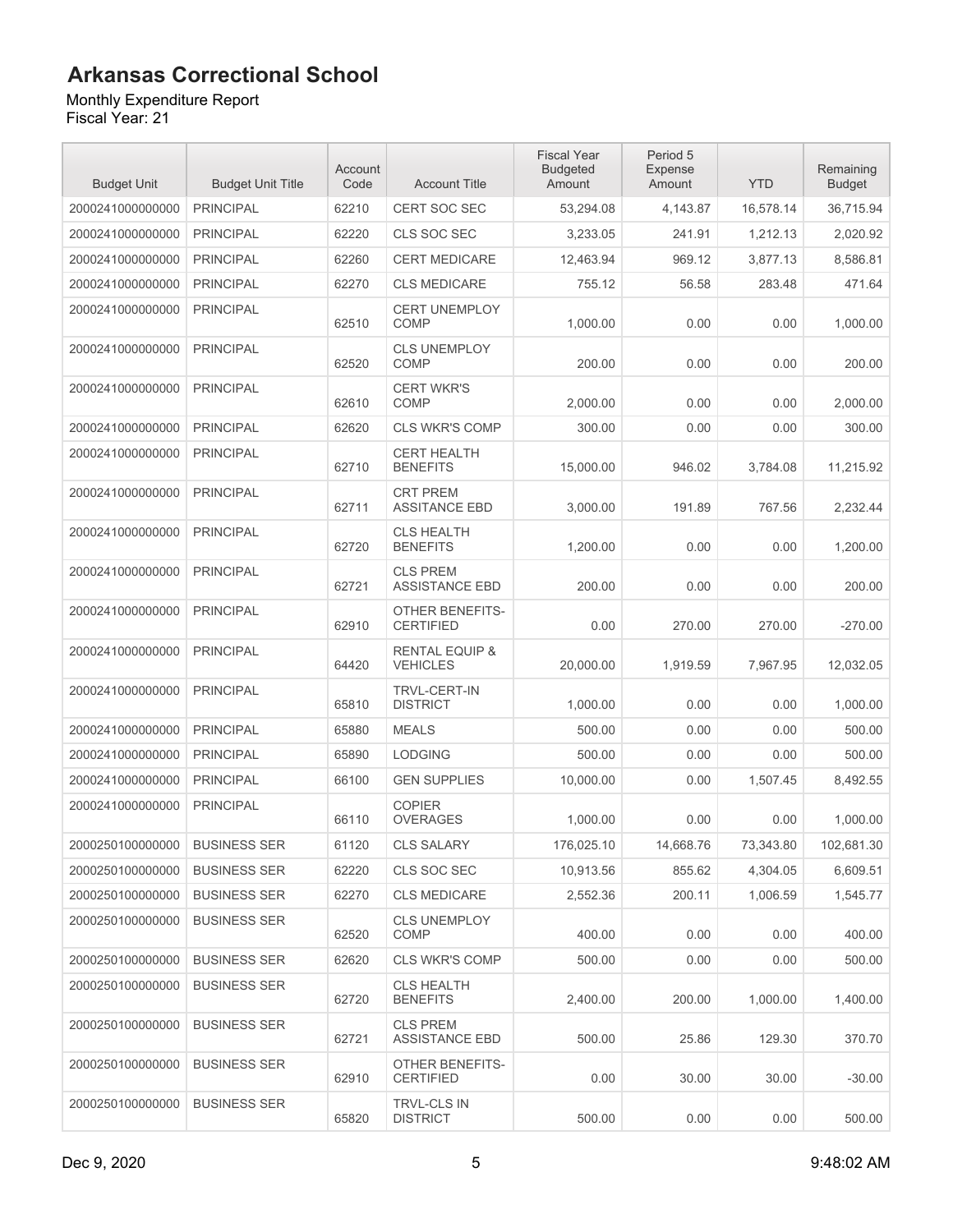#### Monthly Expenditure Report

| <b>Budget Unit</b> | <b>Budget Unit Title</b>            | Account<br>Code | <b>Account Title</b>                              | <b>Fiscal Year</b><br><b>Budgeted</b><br>Amount | Period 5<br>Expense<br>Amount | <b>YTD</b> | Remaining<br><b>Budget</b> |
|--------------------|-------------------------------------|-----------------|---------------------------------------------------|-------------------------------------------------|-------------------------------|------------|----------------------------|
| 2000250100000000   | <b>BUSINESS SER</b>                 | 65880           | <b>MEALS</b>                                      | 500.00                                          | 0.00                          | 0.00       | 500.00                     |
| 2000250100000000   | <b>BUSINESS SER</b>                 | 65890           | <b>LODGING</b>                                    | 500.00                                          | 0.00                          | 0.00       | 500.00                     |
| 2000250100000000   | <b>BUSINESS SER</b>                 | 66100           | <b>GEN SUPPLIES</b>                               | 2.000.00                                        | 0.00                          | 0.00       | 2,000.00                   |
| 2000258000000000   | ADM TECN SER                        | 61120           | <b>CLS SALARY</b>                                 | 56,021.00                                       | 4,668.42                      | 23,342.10  | 32,678.90                  |
| 2000258000000000   | <b>ADM TECN SER</b>                 | 62220           | CLS SOC SEC                                       | 3,473.30                                        | 276.19                        | 1,380.93   | 2,092.37                   |
| 2000258000000000   | ADM TECN SER                        | 62270           | <b>CLS MEDICARE</b>                               | 812.30                                          | 64.59                         | 322.97     | 489.33                     |
| 2000258000000000   | ADM TECN SER                        | 62520           | <b>CLS UNEMPLOY</b><br><b>COMP</b>                | 200.00                                          | 0.00                          | 0.00       | 200.00                     |
| 2000258000000000   | <b>ADM TECN SER</b>                 | 62620           | <b>CLS WKR'S COMP</b>                             | 200.00                                          | 0.00                          | 0.00       | 200.00                     |
| 2000258000000000   | ADM TECN SER                        | 62720           | <b>CLS HEALTH</b><br><b>BENEFITS</b>              | 900.00                                          | 46.02                         | 230.10     | 669.90                     |
| 2000258000000000   | <b>ADM TECN SER</b>                 | 62721           | <b>CLS PREM</b><br><b>ASSISTANCE EBD</b>          | 100.00                                          | 0.00                          | 0.00       | 100.00                     |
| 2000258000000000   | ADM TECN SER                        | 63530           | <b>SOFTWARE</b><br><b>MAINTENANCE &amp;</b><br>SU | 1,000.00                                        | 0.00                          | 8,131.00   | $-7,131.00$                |
| 2000258000000000   | <b>ADM TECN SER</b>                 | 63560           | <b>INFORMATION</b><br><b>TECHNOLOGY</b>           | 3,000.00                                        | 0.00                          | 650.00     | 2,350.00                   |
| 2000258000000000   | <b>ADM TECN SER</b>                 | 63900           | <b>OTHER PURC</b><br>PROF/TECH SVS                | 7,000.00                                        | 0.00                          | 95.00      | 6,905.00                   |
| 2000258000000000   | ADM TECN SER                        | 65860           | TRVL CLS OUT<br><b>STATE</b>                      | 500.00                                          | 0.00                          | 0.00       | 500.00                     |
| 2000258000000000   | ADM TECN SER                        | 65880           | <b>MEALS</b>                                      | 300.00                                          | 0.00                          | 0.00       | 300.00                     |
| 2000258000000000   | ADM TECN SER                        | 65890           | <b>LODGING</b>                                    | 500.00                                          | 0.00                          | 0.00       | 500.00                     |
| 2000258000000000   | ADM TECN SER                        | 66500           | <b>TECHN SUPPLIES</b>                             | 4,000.00                                        | 0.00                          | 125.27     | 3,874.73                   |
| 2000258000000000   | ADM TECN SER                        | 66510           | <b>SOFTWARE</b><br><b>SUPPLIES</b>                | 2,000.00                                        | 0.00                          | 0.00       | 2.000.00                   |
| 2000258000000000   | ADM TECN SER                        | 66527           | LOW VALUE<br><b>EQUIPMENT</b>                     | 4.000.00                                        | 0.00                          | 0.00       | 4.000.00                   |
| 2000258000000000   | ADM TECN SER                        | 67390           | <b>OTHER</b><br><b>EQUIPMENT</b>                  | 6,000.00                                        | 0.00                          | 0.00       | 6,000.00                   |
| 2000261000000000   | OPER BUILD                          | 64310           | NON-TECH<br><b>REPAIR &amp; MAINT</b>             | 15,000.00                                       | 0.00                          | 0.00       | 15,000.00                  |
| 2000265000000000   | <b>VEHICLE</b>                      | 64310           | NON-TECH<br><b>REPAIR &amp; MAINT</b>             | 12,000.00                                       | 297.50                        | 519.51     | 11,480.49                  |
| 2000265000000000   | <b>VEHICLE</b>                      | 66100           | <b>GEN SUPPLIES</b>                               | 1,000.00                                        | 0.00                          | 0.00       | 1,000.00                   |
| 2000265000000000   | <b>VEHICLE</b>                      | 66260           | GASOLINE/DIESEL                                   | 15,000.00                                       | 81.17                         | 1,579.33   | 13,420.67                  |
| 3000452000000000   | <b>BUILDING</b><br>NONINSTRUCTIONAL | 64500           | <b>CONSTRUCTION</b><br><b>SERVICES</b>            | 150,000.00                                      | 0.00                          | 0.00       | 150,000.00                 |
| 6510221000000000   | <b>CURR SUPERVISION</b>             | 61110           | <b>CERT SALARY</b>                                | 45,541.58                                       | 5,056.17                      | 25,092.26  | 20,449.32                  |
| 6510221000000000   | <b>CURR SUPERVISION</b>             | 62210           | CERT SOC SEC                                      | 4,047.24                                        | 303.50                        | 1,498.16   | 2,549.08                   |
| 6510221000000000   | <b>CURR SUPERVISION</b>             | 62260           | <b>CERT MEDICARE</b>                              | 946.54                                          | 70.98                         | 350.38     | 596.16                     |
| 6510221000000000   | <b>CURR SUPERVISION</b>             | 62310           | CERT TCH RET-                                     | 9,503.53                                        | 733.14                        | 3,638.36   | 5,865.17                   |